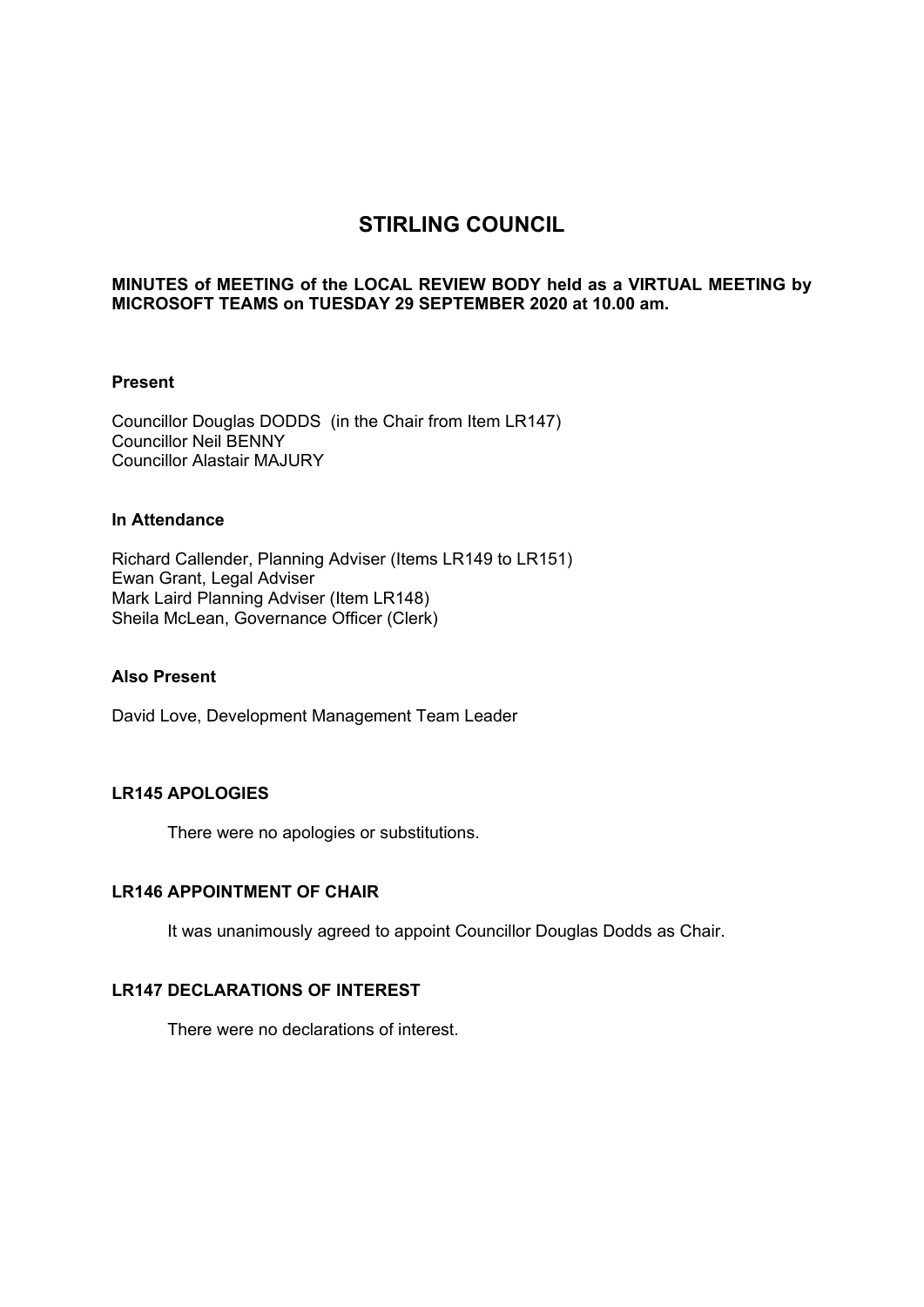#### **LR148 APPLICATION FOR REVIEW**

## **CHANGE OF USE AND EXTENSION OF PUBLIC HOUSE TO FORM DWELLING HOUSE – BLANE VALLEY INN, 54 GLASGOW ROAD, BLANEFIELD, G63 9BP – ROSS & ALEXANDRA CAMPBELL APPLICATION NO: 20/00252/FUL**

Members considered a Notice of Review submitted by the Applicant's Agent, seeking a review of the decision by the Appointed Officer of the Council to refuse planning permission the change of use and extension of a public house to form a dwellinghouse at Blane Valley Inn, 54 Glasgow Road, Blanefield.

The Planning Adviser described the proposal, the reasons for the Appointed Officer's decision and the grounds for the Notice of Review, and answered a number of questions from Members. He provided a visual presentation which included location details and photographs of the site.

In terms of Standing Order 63, Councillor Benny, having moved the refuse the application but failing to find a seconder, requested that his dissent be recorded.

#### **Decision**

The Local Review Body agreed:-

- 1. that there was sufficient information before it to decide the matter without further procedure;
- 2. that, having considered the Notice of Review and other supporting documents submitted by the Applicant and the other papers submitted by the Planning Authority and having regard to the whole circumstances, to allow the Review, with conditions as set out on pages 69 of the Agenda, for the following reasons:-
	- 1. The proposed change of use was not likely to diminish the range of community facilities on offer in the village or have a significant impact on the vitality and viability of the village or be detrimental to the local community;
	- 2. The scale, flat roof and external finishes would not have a negative impact on the character and integrity of the host building;
- 3. to remit to the Planning Adviser and Legal Adviser to prepare and issue the Decision Notice.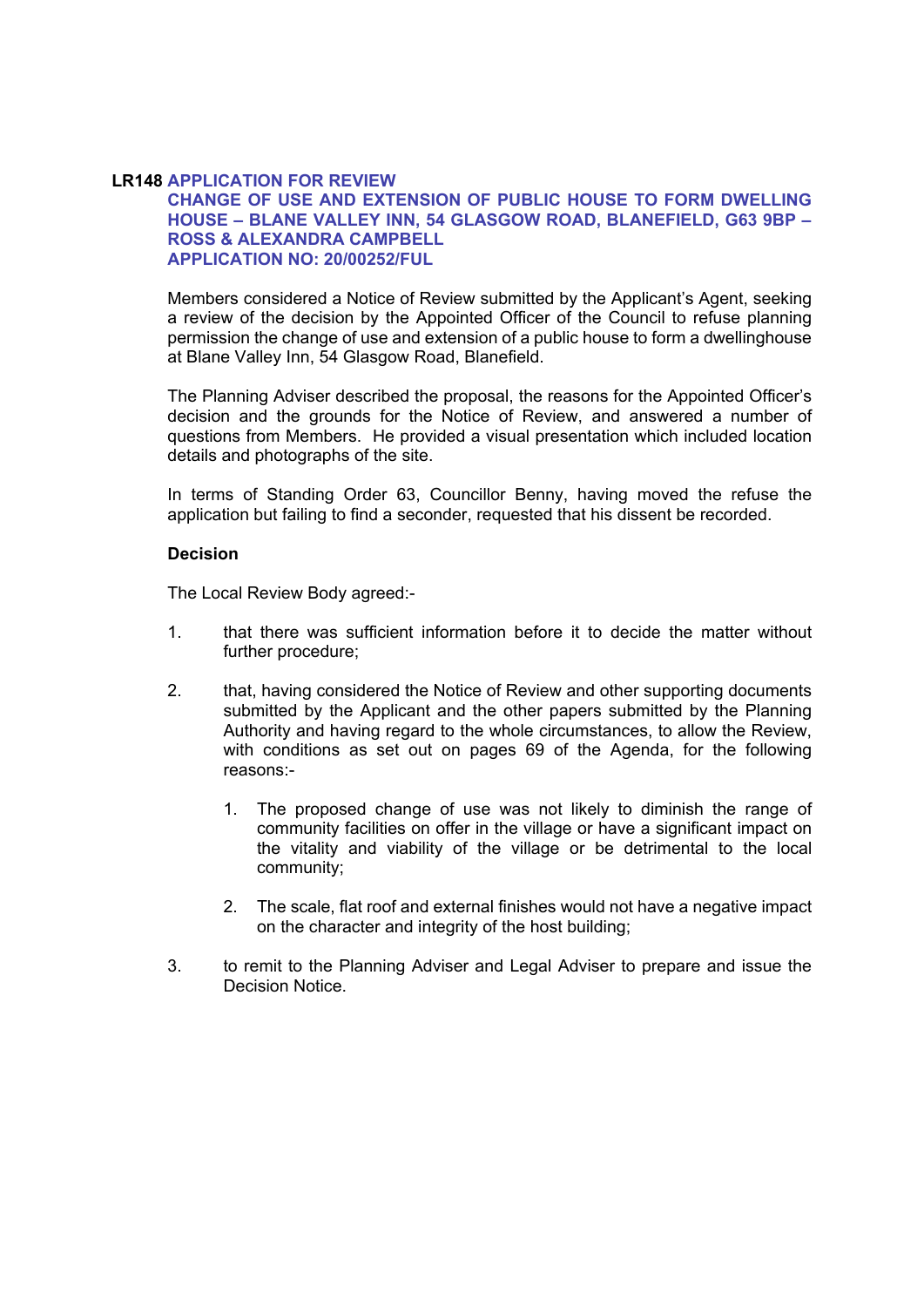#### **LR149 APPLICATION FOR REVIEW**

**DEMOLITION OF EXISTING SHOP AND ERECTION OF 2 NO. SEMI-DETACHED DWELLING HOUSES AND A DOUBLE GARAGE – FORMER JOHAL CONVENIENCE STORE, 6 MUNRO AVENUE, CAUSEWAYHEAD, STIRLING, FK9 5RA – MR MOHAMMED NIAZ APPLICATION NO: 20/00156/FUL** 

Members considered a Notice of Review submitted by the Applicant's Agent, seeking a review of the decision by the Appointed Officer of the Council to refuse planning permission for the demolition of an existing shop and erection of 2 no. semi-detached dwellinghouses and a double garage at a former convenience store at 6 Munro Avenue, Causewayhead, Stirling.

The Planning Adviser described the proposal, the reasons for the Appointed Officer's decision and the grounds for the Notice of Review, and answered a number of questions from Members. He provided a visual presentation which included location details and photographs of the site.

#### **Decision**

The Local Review Body agreed:-

- 1. that there was sufficient information before it to decide the matter without further procedure;
- 2. that, having considered the Notice of Review and other supporting documents and Hearing Statement submitted by the Applicant and the other papers submitted by the Planning Authority, and having regard to the whole circumstances, to refuse the review, for the following reasons:-
	- 1. In the opinion of the Planning Authority, Primary Policy 1 part (a) and Policy 1.1 parts (a), and (c) of the Adopted Stirling Council Local Development Plan Oct 2018, including the associated non statutory Supplementary Guidance: Place Making. The proposals are of a scale and design that do not complement the existing urban context and will result in a build which will dominate the site and the surroundings. The design is not considered appropriate to the wider surroundings in terms of appearance, position, height, scale and massing.
	- 2. In the opinion of the Planning Authority, the proposals are not considered to be in accordance with Primary Policy 1 part (a) and Policy 1.1 parts (a), and (c) of the Adopted Stirling Council Local Development Plan Oct 2018, including the associated non statutory Supplementary Guidance: Place Making. The proposals do not demonstrate that they will preserve the amenity levels currently enjoyed by neighbouring residents and it is considered that they will result in a material reduction in the levels privacy currently enjoyed by these neighbouring properties.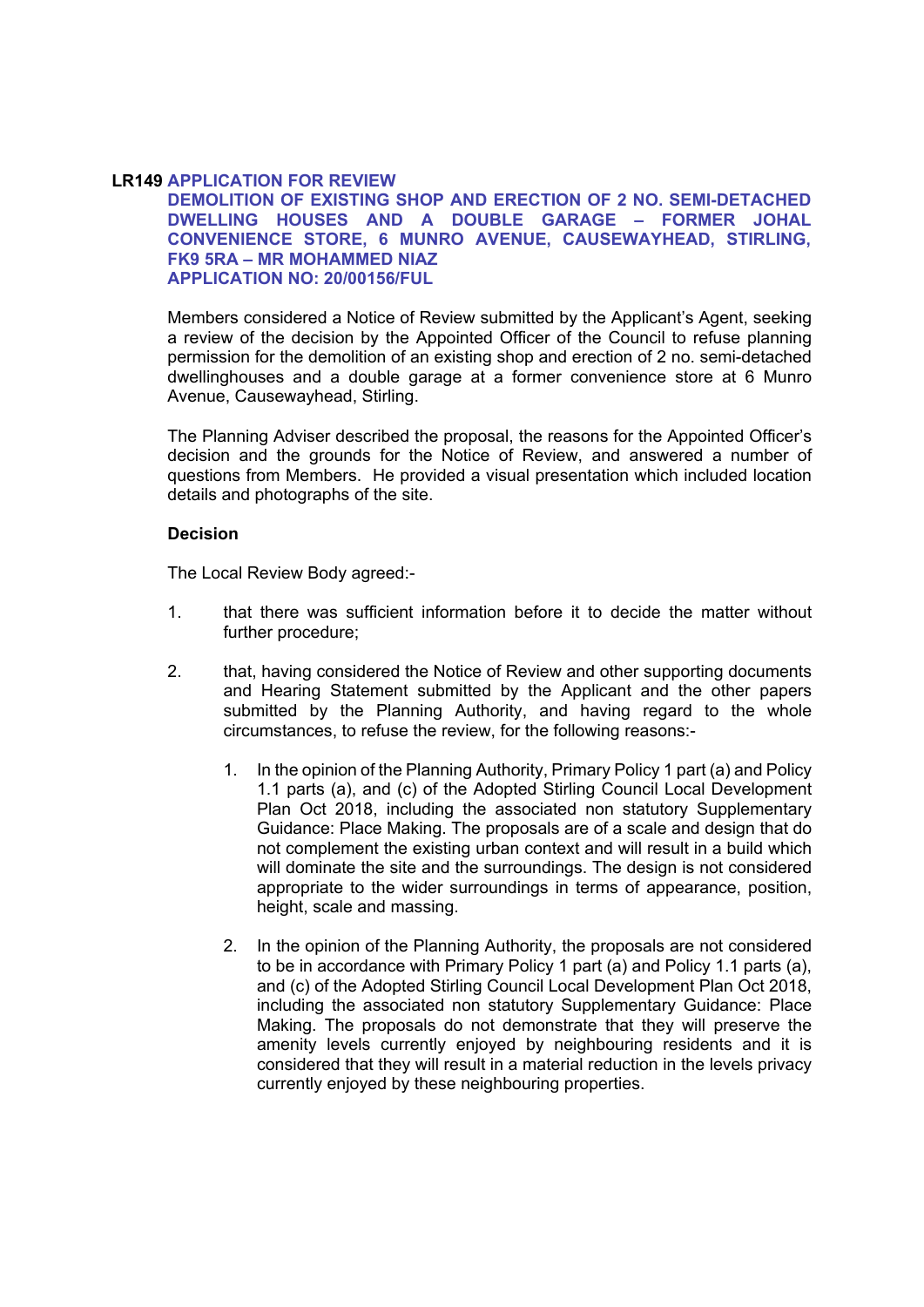- 3. In the opinion of the Planning Authority, the proposals are not considered to be in accordance with Policy 1.1 part (h) of the Adopted Stirling Council Local Development Plan Oct 2018. It is considered that insufficient information has been provided which demonstrates that vehicles from each property can move freely, without obstruction from the vehicles associated with the other dwelling.
- 3. to remit to the Planning Adviser and Legal Adviser to prepare and issue the Decision Notice.

# **LR150 APPLICATION FOR REVIEW**

#### **ERECTION OF DWELLING HOUSE FOR USE BY SAWMILL MANAGER AND FAMILY – LAND 175M SOUTH WEST OF DOVETAIL SCOTLAND, OAKWOOD, FINTRY – DOVETAIL SCOTLAND APPLICATION NO: 20/00049/FUL**

Members considered a Notice of Review submitted by the Applicant's Agent, seeking a review of the decision by the Appointed Officer of the Council to refuse planning permission for the erection of a dwelling house at land 175m south west of Dovetail Scotland, Oakwood, Fintry.

The Planning Adviser described the proposal, the reasons for the Appointed Officer's decision and the grounds for the Notice of Review, and answered a number of questions from Members. He provided a visual presentation which included location details and photographs of the site.

Members were advised that, since the officer decision had been taken, the Council had formally adopted Supplementary Guidance Housing in the Countryside (May 2020), against which the application should be assessed. The Planning Adviser highlighted matters of particular relevance to this Application.

# **Decision**

- 1. that there was sufficient information before it to decide the matter without further procedure;
- 2. that, having considered the Notice of Review and other supporting documents submitted by the Applicant and the other papers submitted by the Planning Authority and having regard to the whole circumstances, to allow the Review, with conditions as set out on pages 180-81 of the Agenda, for the following reasons:-
	- 1. In the opinion of the Planning Authority, this proposal complies with Policy 2.10 of the Local Development Plan (criteria (iii) - Single house at a specific type of site or for a specific purpose) and supporting Supplementary Guidance: Housing in the Countryside, as it has been satisfactorily demonstrated the dwelling is required for an applicant who has a genuine need to be housed in the vicinity for forestry and management of an established rural business where there is a clear operational need for a manager to be housed in the vicinity.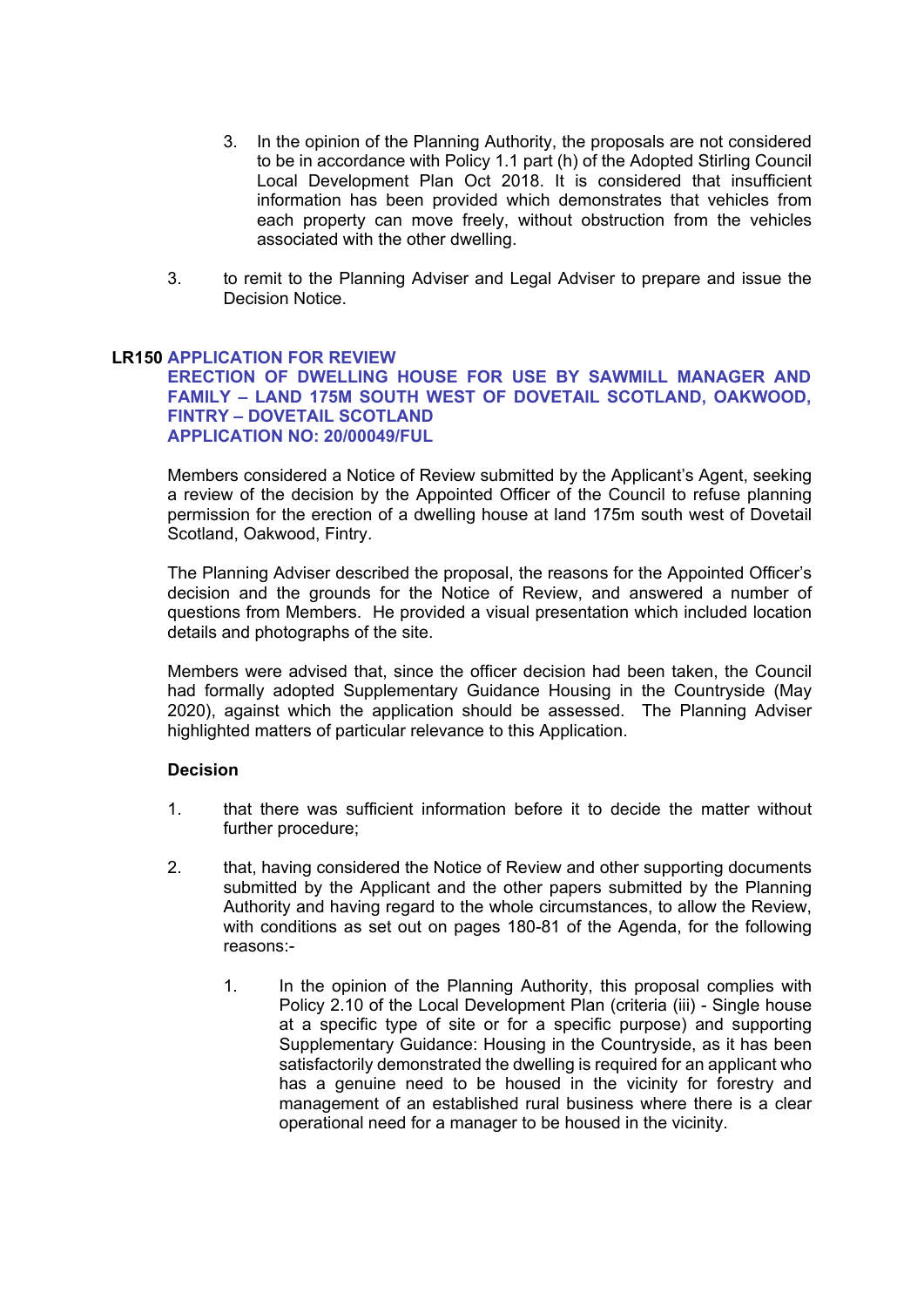- 2. In the opinion of the Planning Authority, this proposal complies with Policy 10.1 Development Impact on Trees and Hedgerows of the Local Development Plan, since supporting information indicates the affected tree (oak spp.) is severely undercut by the adjacent burn and is likely to be destroyed by natural causes. If the tree does require to be removed a commitment has been given that replacement trees will be planted.
- 3. to remit to the Planning Adviser and Legal Adviser to prepare and issue the Decision Notice.

# **LR151 APPLICATION FOR REVIEW**

**CONVERSION OF 3 OLD PORTACABINS TO PROVIDE TEMPORARY ACCOMMODATION FOR THE MANAGER OF THE FAMILY TREE ART GALLERY – DOVETAIL SCOTLAND, OAKWOOD, FINTRY, G63 0LP – DOVETAIL SCOTLAND APPLICATION NO: 20/00050/FUL** 

Members considered a Notice of Review submitted by the Applicant's Agent, seeking a review of the decision by the Appointed Officer of the Council to refuse planning permission for the conversion of portacabins to provide temporary accommodation at Dovetail Scotland, Oakwood, Fintry.

The Planning Adviser described the proposal, the reasons for the Appointed Officer's decision and the grounds for the Notice of Review, and answered a number of questions from Members. He provided a visual presentation which included location details and photographs of the site.

Members were advised that, since the officer decision had been taken, the Council had formally adopted Supplementary Guidance Housing in the Countryside (May 2020), against which the application should be assessed. The Planning Adviser highlighted matters of particular relevance to this Application.

# **Decision**

- 1. that there was sufficient information before it to decide the matter without further procedure;
- 2. that, having considered the Notice of Review and other supporting documents submitted by the Applicant and the other papers submitted by the Planning Authority and having regard to the whole circumstances, to allow the Review, with conditions as set out on page 217 of the Agenda, subject to Condition 1 being amended to read October 2025, for the following reasons:-
	- 1. In the opinion of the Planning Authority, this proposal complies with Policy 2.10 of the Local Development Plan (criteria (iii) - (iii Single house at a specific type of site or for a specific purpose) and supporting Supplementary Guidance: Housing in the Countryside, as it has been satisfactorily demonstrated the dwelling is required for an applicant on a temporary basis who has a genuine need to be housed in the vicinity for the management of an established rural business where there is a clear operational need for a manager to be housed in the vicinity.